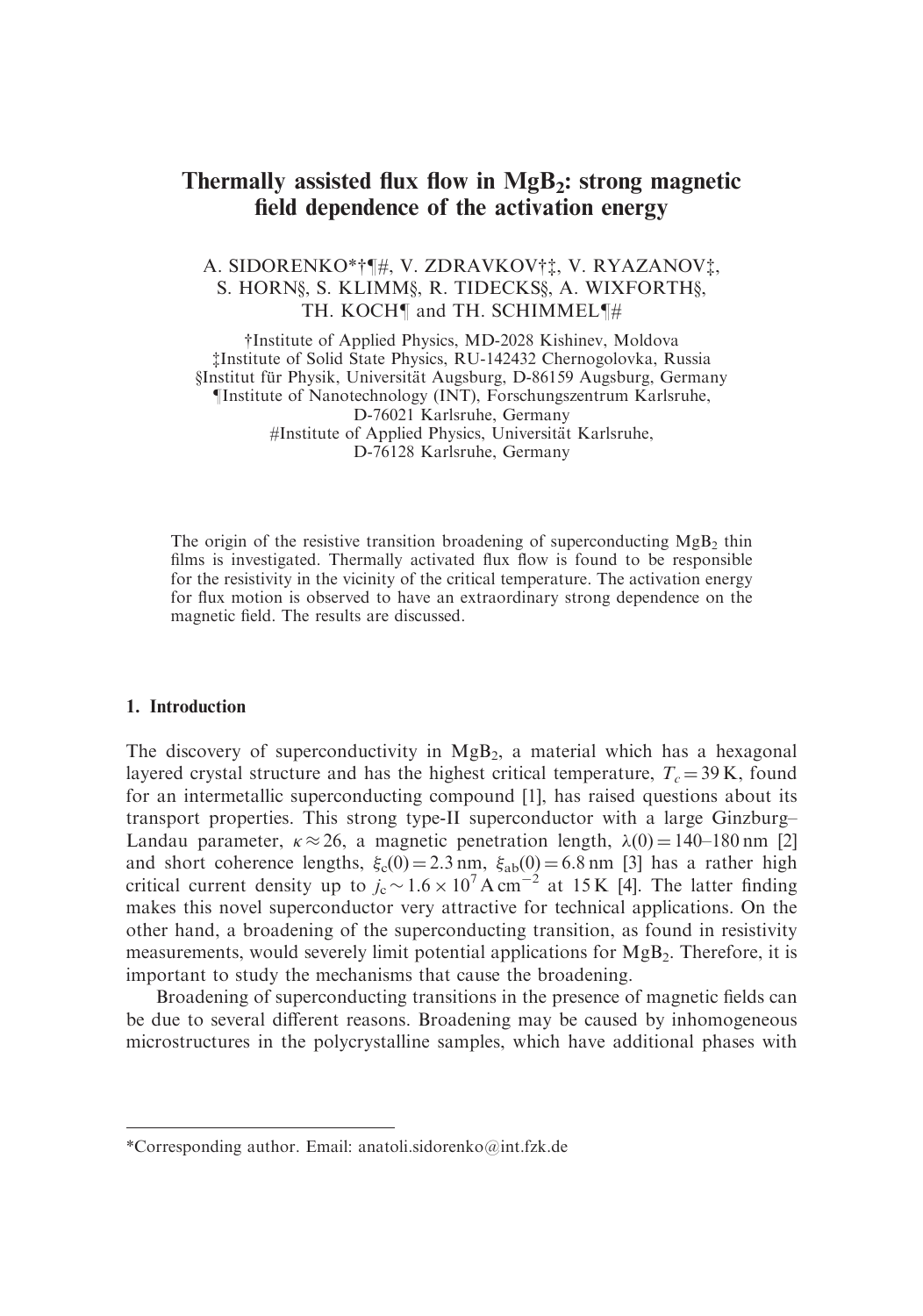different  $T_c$ . Moreover, fluctuations play an important role in the vicinity of the superconducting transition, especially for low-dimensional and layered superconductors with short coherence lengths and high  $T_c$ 's, such as  $MgB_2$ . Finally, thermally activated dissipation due to vortex lines motion may also broaden the transition.

Improving the sample preparation can eliminate broadening of the superconducting transition by inhomogeneities. Fluctuations and vortex-line motions are of fundamental nature and, therefore, have been the subjects of both experimental and theoretical investigations. The broadening of the superconducting transition by fluctuations was investigated in homogeneous high-quality  $MgB<sub>2</sub>$  films [5] and single crystals [6].

There exists a lack of information concerning the broadening of the resistive transition due to thermally activated flux creep or flux flow (TAFF) processes below the critical temperature for  $MgB<sub>2</sub>$ . In a type-II superconductor in the mixed state, the flux lines are fixed at ''pinning centres'', e.g. at defects or impurities. The main mechanism for flux creep, which broadens the resistive transition in magnetic fields, is thermal activated motion of flux-lines over the energy barrier,  $U_0$ , of the pinning centre [7].

The layered structure of  $MgB_2$  is expected to influence the magnetic flux penetration and motion leading to a broadening of the resistive transition similar to the case of high- $T_c$  superconductors [7, 8] and artificially multilayered systems [9, 10]. On the other hand, magnesium diboride exhibits an anomalous magnetic behaviour with dendritic magnetic instabilities for vortex penetration [11] and ''noise-like'' jumps of the magnetization in an applied magnetic field [12], which should influence the resistive behaviour of this novel superconducting material.

The present work reports an experimental investigation of the broadening of the resistive transition of magnesium diboride thin films, caused by the TAFF mechanism.

# 2. Experiment

#### 2.1. Sample preparation

 $MgB<sub>2</sub>$  films with a thickness of 100–10 000 nm were fabricated by DC-magnetron sputtering from  $Mg-MgB_2$  composite targets (target diameter 32 mm, thickness 5 mm) prepared by a hot-pressing procedure from 99.9% purity Mg powder and 98% purity  $MgB<sub>2</sub>$  powder (Alfa Aesar). The films were deposited on (100)-oriented sapphire substrates, and on  $(128^{\circ} \text{ rot})$ -LiNbO<sub>3</sub> substrates. During the sputtering process, the substrate temperature was kept at approximately 150 C. The deposition rate was 1.3 nm s<sup>-1</sup>. Next, the deposited film was annealed *ex situ* at 850°C in a Mg vapour atmosphere. An X-ray diffraction study revealed a textured (101)-oriented structure of the films deposited on sapphire substrates, and polycrystalline films deposited on LiNbO3. Using a diamond cutter, samples were cut from the deposited films in the form of 1.5 mm wide strips. Platinum wires with  $50 \mu m$  diameter were attached with silver paste for four-probe resistance measurements.

# 2.2. SEM and AFM characterization of the samples

A Gemini-982 system from Leo was used for scanning electron microscopy (SEM). The analysis of the SEM images was made with Leo software. Atomic force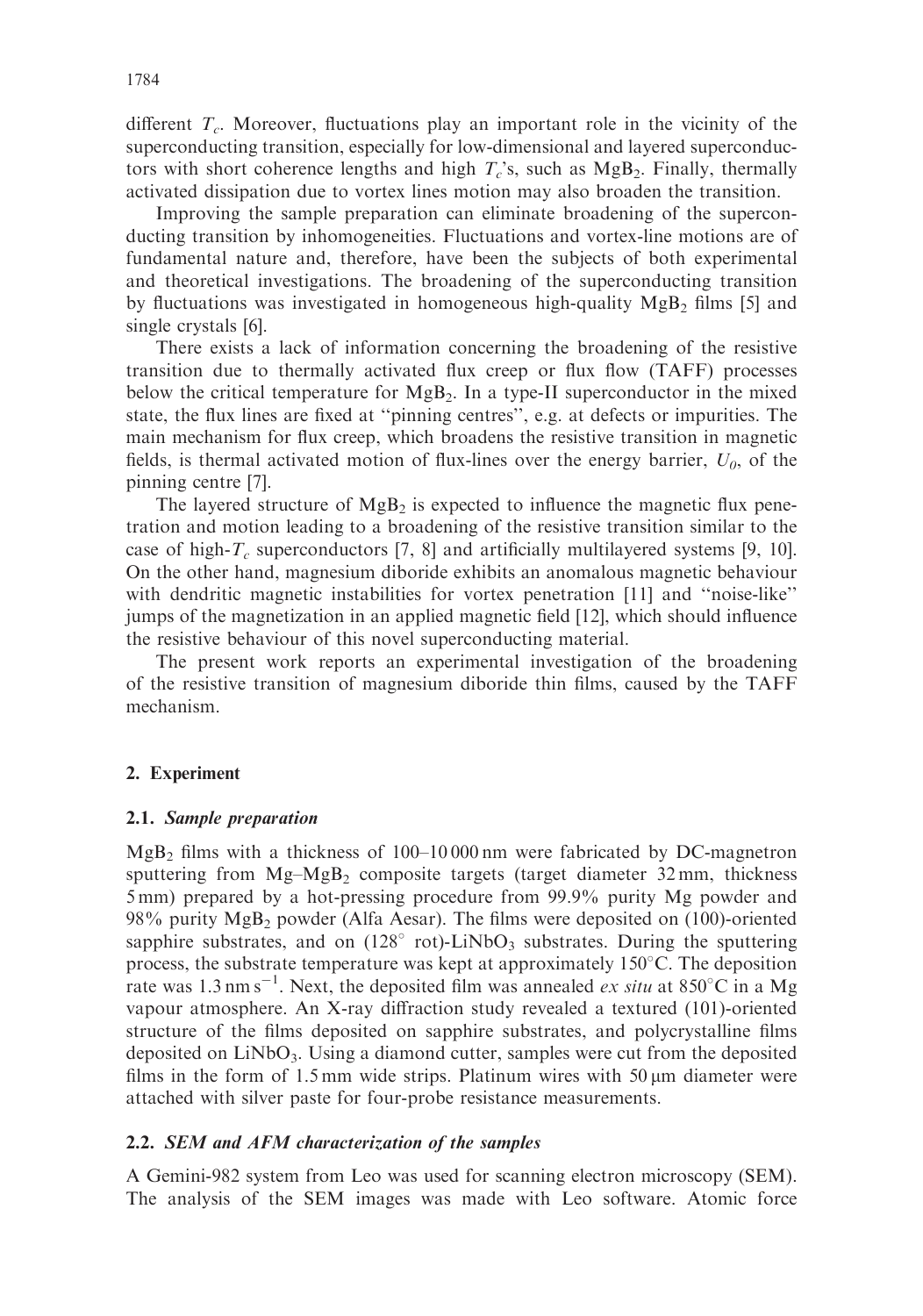

Figure 1. Electron microscope (SEM) image of 2.5  $\mu$ m thick MgB<sub>2</sub> film on a LiNbO<sub>3</sub> substrate (scan size  $20 \mu m \times 15 \mu m$ ,  $5 \text{ kV}$ ); a rough island covered surface with a wide distribution of island size up to  $5 \mu m$  were imaged.

microscopy (AFM) measurements were made using a Nanoscope-III/IIIa driven Multimode Systems equipped with  $130 \mu m$  vertical engage scanners and with both commercial and home built phase imaging units. The contact mode experiments were performed with type A ''CSC21'' silicon cantilevers from NT/MDT (resonance frequency  $15 \text{ kHz}$ , force constant  $0.12 \text{ Nm}^{-1}$ ) at a typical force load of approx. 5 nN. For intermittent contact mode, type A ''NSC15'' silicon cantilevers (resonance frequency 325 kHz, force constant  $40 \text{ Nm}^{-1}$ ) from the same company were used at a set point of 0.75. All AFM measurements were made under ambient conditions. The statistical analysis of the AFM images was made with SPIP software from Image-Met.

The SEM study shows a rather rough morphology of the films deposited on  $LiNbO<sub>3</sub>$  substrates. These films have a trigonal crystal structure, which does not match with the hexagonal structure of  $MgB_2$ . Figure 1 presents an SEM image of an MgB<sub>2</sub> film deposited on LiNbO<sub>3</sub>. It shows that the grain size varies over a wide range, running between  $0.2 \mu m$  and  $6 \mu m$ . AFM shows that the surface corrugation of the films deposited on the LiNbO<sub>3</sub> substrates exceed  $5 \mu m$ .

The SEM investigations of  $MgB_2$  films deposited on single crystalline (100) sapphire substrates (not shown here) exhibit a homogeneous microstructure with a very smooth surface, in contrast with the films deposited on LiNbO<sub>3</sub>. These smooth films were investigated by AFM to get detailed information about surface topography and roughness. In addition, phase imaging and lateral force microscopy were used to examine material contrast in order to prove the absence of other phases or foreign materials on the sample surfaces.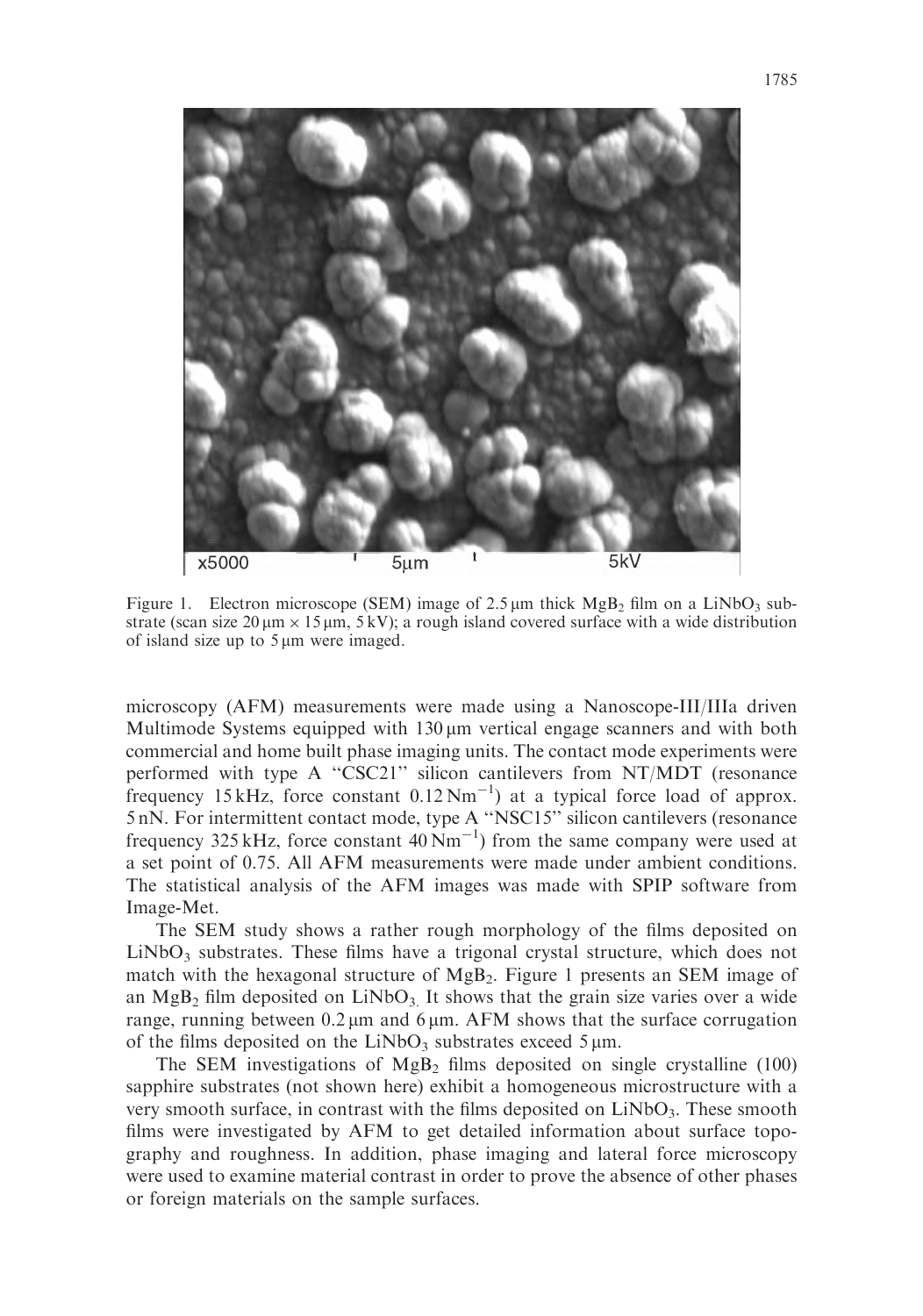

Figure 2. Atomic force microscopy images taken from the surface of a 400 nm thick  $MgB_2$  film on (100) sapphire substrate: (a) tapping mode, scan size:  $68 \mu m \times 68 \mu m$ , z-scale 100 nm, RMS roughness  $8.2 \pm 1.5$  nm; (b) contact mode, scan size:  $10 \mu m \times 10 \mu m$ , z-scale 100 nm, RMS roughness  $6.3 \pm 1.2$  nm; (c) contact mode, scan size:  $2 \mu m \times 2 \mu m$ ; z-scale 100 nm, RMS roughness  $6.3 \pm 1.2$  nm; (d) derivative of data of image 2c to highlight the island boundaries  $(z$ -scale = max. slope:  $83^{\circ}$ ). The surface consists homogenously of small islands with an average diameter of  $49 \pm 15$  nm (c, d). In addition, uniformly distributed island groups (two of them marked with arrows) with a size up to  $3 \mu$ m can be seen  $(a, b)$ . These groups consist of densely packed islands with an average size of 50 nm. No significant material contrast was found in tapping mode phase imaging and contact mode friction force images.

The AFM images of the surface for a 400 nm thick  $MgB<sub>2</sub>$  film on sapphire substrate (figure 2) were taken at several different sample positions, both in the contact mode and tapping mode. The surface is homogenously covered with flat islands (average height: 13 nm) with an average diameter of 50 nm (figure 2c and 2d). The results show this planar structure exists even for big scan sizes (figure 2a). Uniformly distributed island groups (figure 2a and 2b) with diameters between  $100 \text{ nm}$  and  $3 \mu \text{m}$ , a height of about 100 nm and a typical group to group distance of about  $12 \mu m$  (figure 2a) are located on the surface of the film. These groups also consist of islands of an average size of 50 nm. The area coverage of the sample surface with these island groups is approximately 11%. Tapping mode phase imaging [13] and friction force microscopy [14] did not show any significant material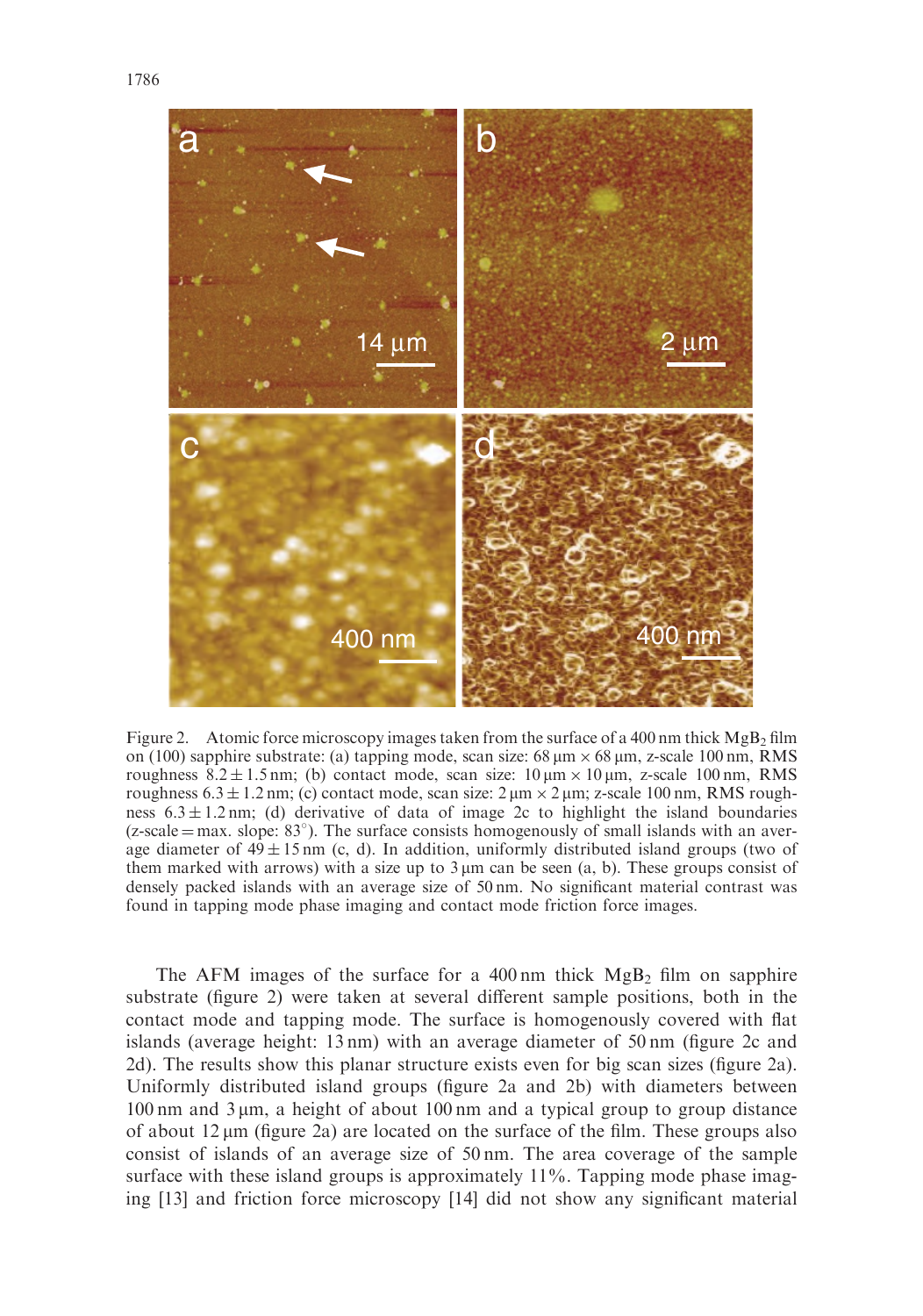contrast on the film surface. The absence of differences in phase imaging shows that the values for adhesion and elasticity stay the same all over the observed surface areas. In addition, the results of the friction force microscopy show a constant material contrast in these areas, too. This accentuates the homogeneity of the investigated sample surfaces. The RMS values of the roughness of the  $MgB<sub>2</sub>$  films on sapphire substrate are between 6.3 nm and 8.2 nm. This fact, together with the absence of the material contrast, demonstrates the smooth and homogeneous character of the film.

# 2.3. Resistance measurements

Resistivity measurements,  $\rho(T)$ , of the MgB<sub>2</sub> samples were performed by a conventional four-probe method using an AC resistance bridge (Linear Research, LR700) in a <sup>4</sup>He cryostat (Oxford Instruments) equipped with a 12T superconducting solenoid. The temperature  $T$  was measured with a carbon-glass thermometer with an accuracy of 1–5 mK. The critical temperature  $T_c$  was determined from the midpoints of the  $\rho(T)|_{B=const}$  curves.

# 3. Results and discussion

Figure 3 shows the resistive transitions  $\rho(T)$  at several magnetic fields, B, oriented perpendicular to the  $MgB<sub>2</sub>$  film plane, for a sample on a sapphire substrate. The transition width is about 0.3 K in zero and low magnetic fields but increases up to  $\sim$ 2K at high fields. Similar resistive transitions were measured for samples on  $LiNbO<sub>3</sub>$  substrates, showing slightly larger transition widths of about 0.9 K in zero magnetic field.

Usually, the broadening of the lower parts of the resistive transition,  $\rho(T)$  < 0.01 $\rho_n$  (where  $\rho_n$  is the resistivity in the normal state just above the transition), in a magnetic field for layered superconductors is interpreted in terms of a dissipation of energy caused by the motion of vortices [8]. This interpretation is based on the fact that, for the low-resistance region, the resistance is caused by the creep of vortices so that the  $\rho(T)$  dependences are thermally activated and are described by the equation

$$
\rho(T, B) = \rho_0 \exp[-U_0/k_B T]. \tag{1}
$$

Here,  $U_0$  is the flux-flow activation energy, which can be obtained from the slope of the linear parts of an Arrhenius plot (according to equation (1)) and  $\rho_0$  is a field-independent pre-exponential factor. Investigations of high- $T_c$  superconductors and artificial multilayers showed that the activation energies exhibit different power-law dependences on the magnetic field, i.e.  $U_0(B) \sim B^{-n}$  [7–9]. Since we used equation (1) with a temperature-independent  $U_0$  to describe our experiments, the values of  $U_0$  were deduced only from limited temperature intervals below  $T_c$ , where the Arrhenius plot (figure 4) of  $\rho(T)$  consists of straight lines.

The linear behaviour of the resistance over five orders of magnitude indicates that the resistive behaviour of the  $Mg_{B_2}$  film is caused by the TAFF-process as described by the Arrhenius law given in equation (1). The best fit of the experimental data  $\rho(T)|_{\text{B}=\text{const}}$  to equation (1) yields values for the activation energy, which range from  $U_0/k_B = 10000 \text{ K}$  in low magnetic fields down to 300 K in the high field region, as is shown in figure 5. Compared to the power law field dependence of the activation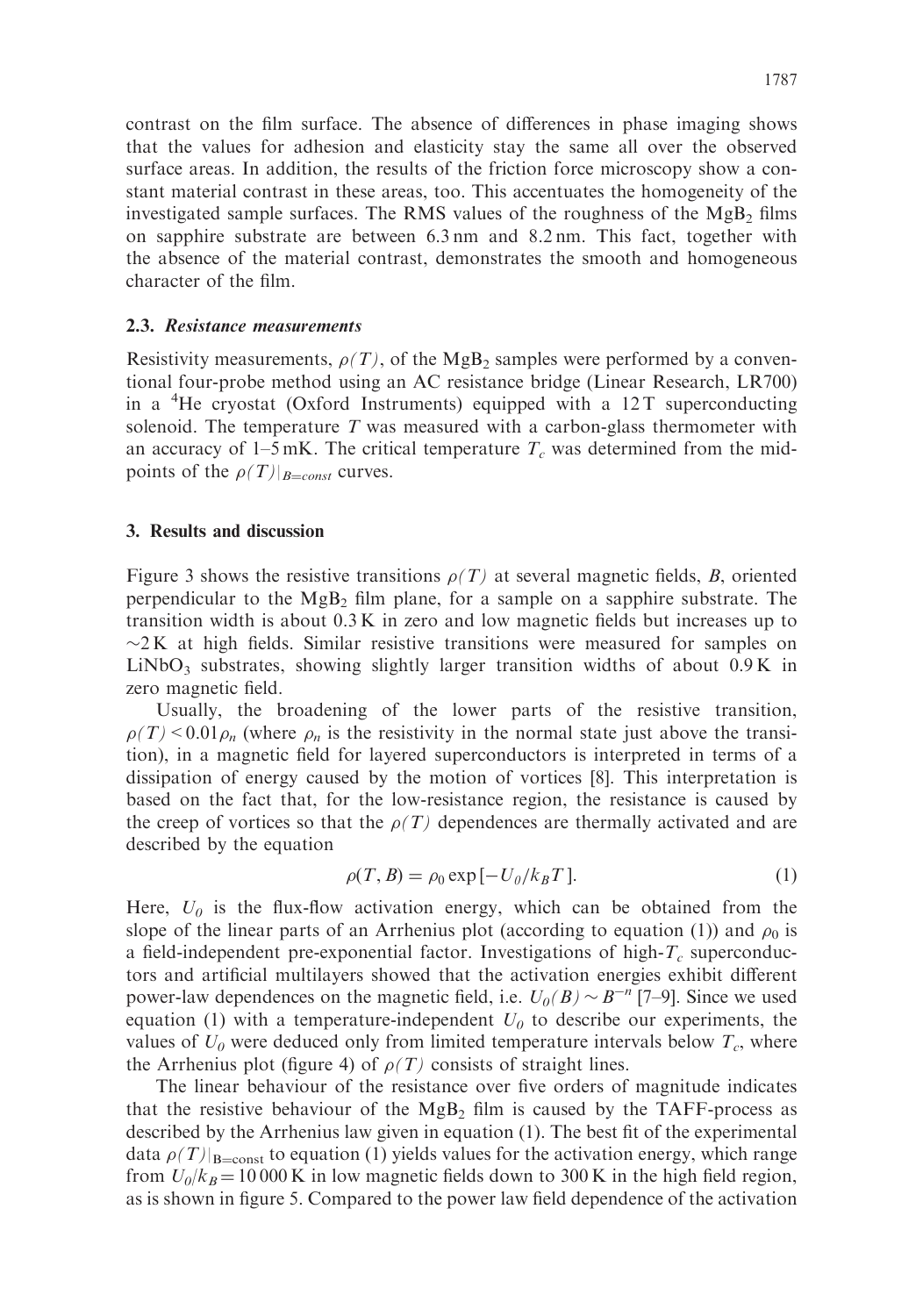

Figure 3. Resistive transitions  $\rho(T)$  for a 400 nm thick MgB<sub>2</sub> film on sapphire substrate at different values of the magnetic field perpendicular to the film plane: curves 0 to 7 correspond to  $B = 0, 1, 2, 3, 4, 5,$  and 7T, respectively.



Figure 4. Arrhenius plot of  $\rho(T)|_{\text{B}=\text{const}}$  for the sample presented in figure 3. From the slope of the linear parts of the curves the values of the activation energy  $U_0$  are obtained. The Arrhenius plot presents the data of figure 3 as  $ln(\rho)$  against  $(T_c/T)$ .

energy  $U_0(B) \sim B^{-n}$  with the exponent  $n \le 1$  that are usually observed for other layered systems  $[8-10, 15, 16]$ , MgB<sub>2</sub> shows a much stronger field dependence in the high magnetic field region  $(B>1T)$ . This is clearly demonstrated in figure 5, where our data for  $MgB_2$  are shown together with a typical  $U_0(B)$  dependence for a high- $T_c$  superconductor (data for a Bi-Sr-Ca-Cu-O sample taken from Palstra et al. [15]).

The rapid decrease of the activation energy for  $MgB_2$  for fields  $B > 1$  T reflects a dramatic loss of the current carrying capabilities of this superconductor with increasing magnetic field. This rapid decrease is due to the weakening of the fluxline pinning. A possible reason for the unusually strong magnetic field dependence of the activation energy of the TAFF process in  $MgB<sub>2</sub>$  may be due to the appearance of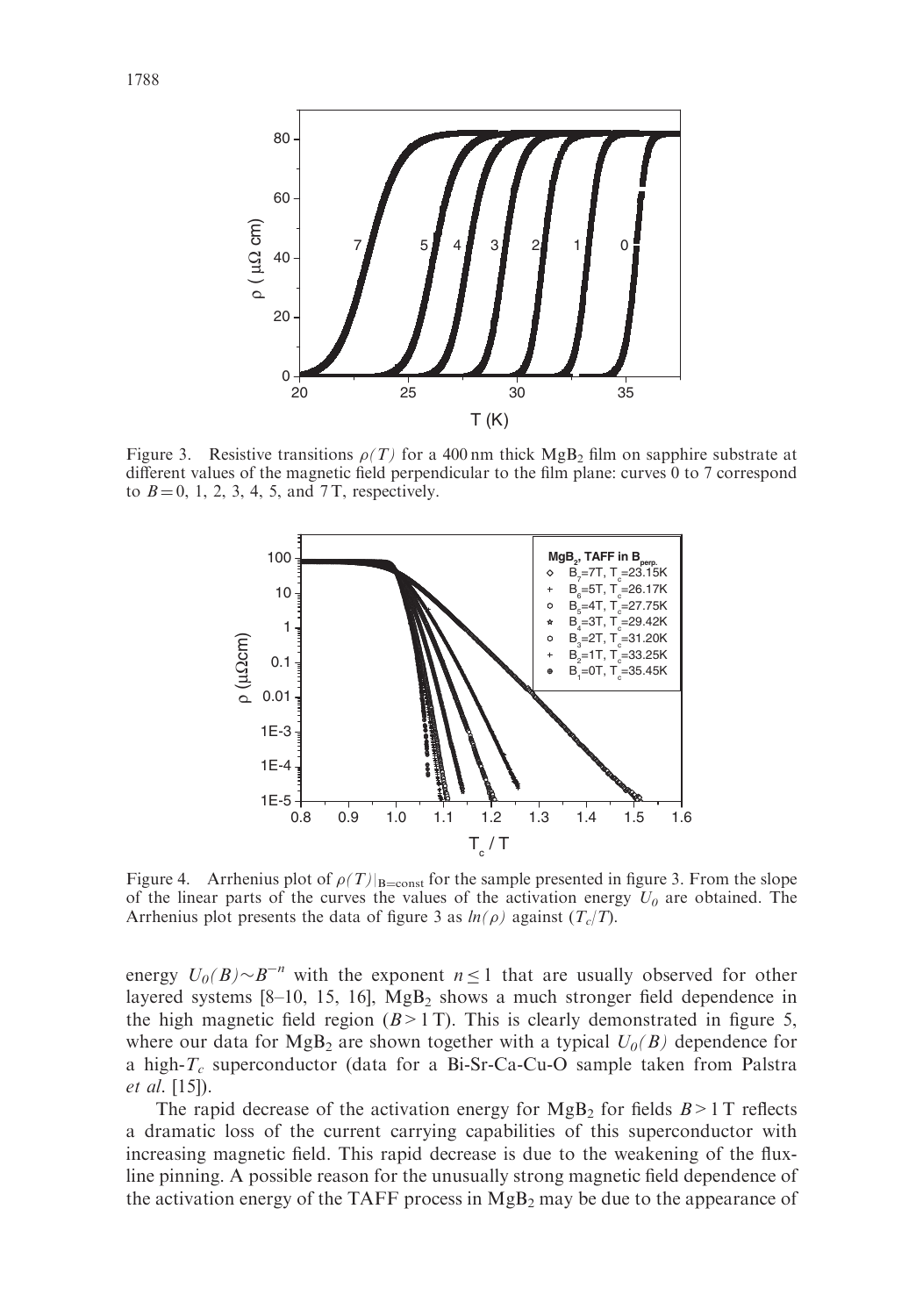

Figure 5. Dependence of the activation energy,  $U_0/k_B$ , on magnetic field for the investigated samples (solid squares, 400 nm thick  $MgB<sub>2</sub>$  film deposited on sapphire; solid triangles, 2.5  $\mu$ m thick film deposited on LiNbO<sub>3</sub>). For comparison, the weak power-law dependence  $U_0 \sim B^{-n}$ ,  $n = 1/6$  and  $n = 1/3$  for two linear parts of the  $U_0(B)$  dependence, for a high- $T_c$  superconductor (solid circles, data for Bi-Sr-Ca-Cu-O sample taken from [15]) is given.

 $B(T)$ 

thermomagnetic instabilities of the type considered by Mints and Rakhmanov [17]. These instabilities would lead to a complex flux dynamics, such as the dendritic flux instability in  $MgB_2$  films, found recently [11] for c-axis textured films in a magnetic field oriented perpendicular to the plane of the film. The magneto-optical measurements demonstrate a ''fractal-like'' structure of the flux penetration with an amount of the flux-dendrite density, which shows a strong increase with increasing magnetic field. Mesoscopic flux jumps appear as a result of the thermomagnetic instability [18]. More generally, as analysed by Tinkham [19], thermal instabilities may have disastrous consequences for superconducting magnets and cables because the materials may rapidly heat up due to the dissipation of energy associated with flux creep. Therefore, for thermal stability of a superconductor, an increase in local heat production due to more rapid flux motion has to be met by an increased outflow of heat to the surrounding material.

From the reported results, one may conclude that the strong magnetic field dependence of the activation energy  $U_0(B)$  is an intrinsic property of MgB<sub>2</sub>, because a quite similar strong  $U_0(B)$  dependence was observed both for samples with a homogeneous smooth microstructure prepared on sapphire substrate and for very rough films deposited on  $LiNbO<sub>3</sub>$  substrate.

The unusual flux creep behaviour of magnesium diboride needs further investigation, especially in view of future applications, for which an increase of the flux line pinning and a thermal stabilization of wires and tapes are necessary for electrical transport with high current density.

#### Acknowledgements

The authors are grateful to P. Ziemann, J. Eisenmenger, E.-H. Brandt and A. Zaikin for useful discussions, and to A. Rossolenko and O. Kroemer for